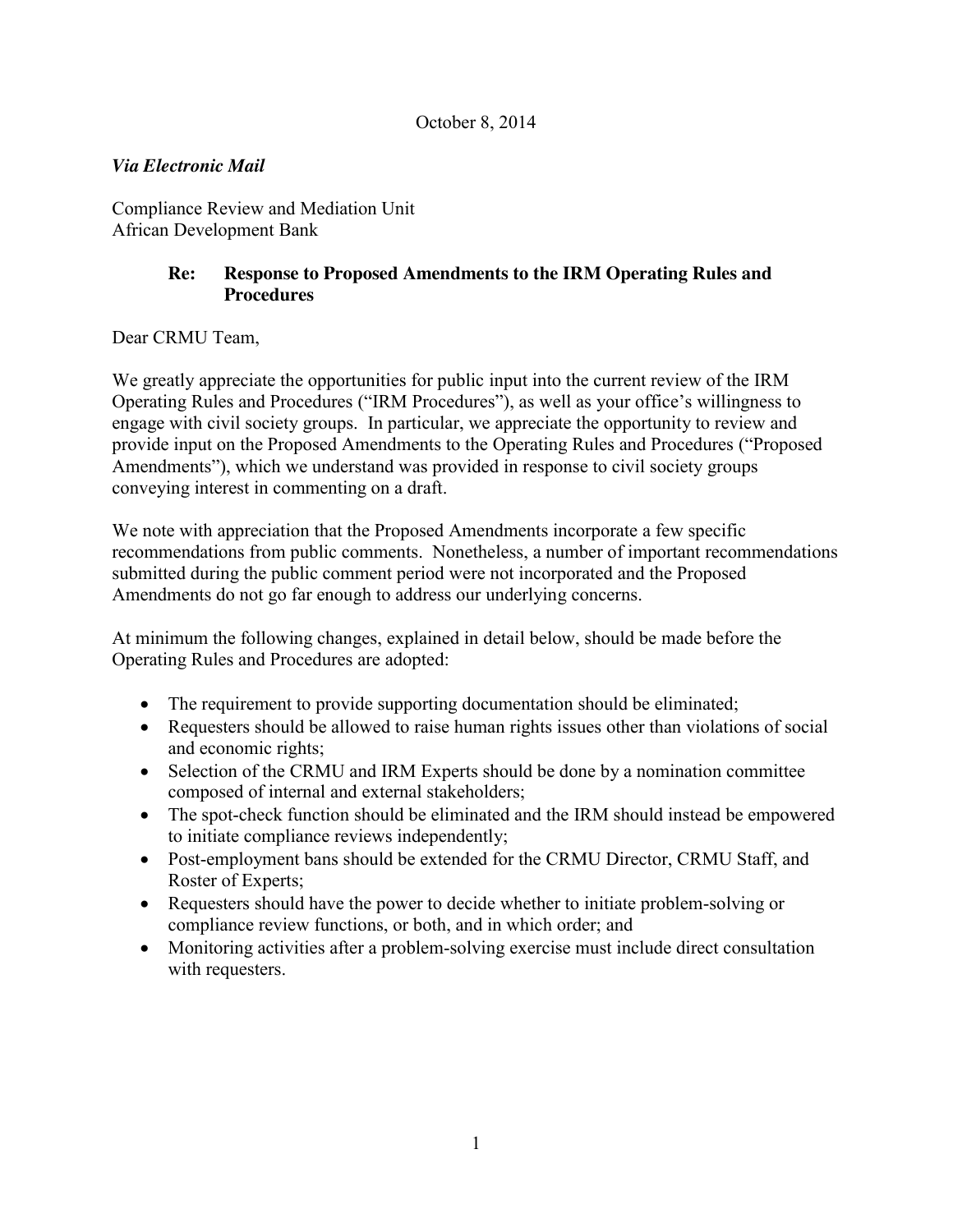### **The Proposed Amendments Fail to Incorporate Many Recommendations Critical To the IRM's Accessibility, Independence and Overall Effectiveness**

### *Accessibility*

Many of our comments focused on significant barriers to access for project-affected people, as evidenced by the IRM's persistently low number of complaints. Accessibility is critical to the IRM's ability to serve as a useful and effective tool for the AfDB and communities to resolve project-related concerns. One of our overarching messages is that the current IRM Procedures are too complex and convoluted and may deter potential requesters who wish to access the mechanism. Addressing these concerns would have required significant changes to the eligibility requirements and exclusions, as well as modifications to the overall structure of the IRM Procedures to make them easier to understand. Yet, the Proposed Amendments are primarily minor modifications, with only a few significant substantive changes. Because the mechanism is not functioning at its full capacity under the IRM Procedures, the present review is an important opportunity to address broad procedural setbacks and undertake a thorough reorganization of the IRM Procedures to make them more user-friendly and easily comprehensible.

The Proposed Amendments should be rewritten to address the broad problems that currently inhibit the accessibility and effectiveness of the mechanism. In particular, public comments urged the IRM to eliminate the requirement that extensive supporting documentation be submitted with a complaint, including all correspondence with the Bank, notes from meetings with the Bank and a map showing the location of the affected parties or area. Requiring additional documentation beyond a basic explanation of the issues and events giving rise to the complaint presents an undue burden for requesters who may have limited resources, yet the Proposed Amendments only provide slight alterations to these documentation requirements.<sup>1</sup> The Proposed Amendments continue to require that an explanation be submitted if any of the requested documentation cannot be provided and note that the CRMU Director may decline to register a complaint until "sufficient documentation and information is provided."<sup>2</sup> We urge the CRMU to address the underlying need for less burdensome documentation requirements by clearly stating that the inclusion of supporting documentation is merely optional.

Further, the Proposed Amendments do not address the recommendation that the language barring complaints related to human rights violations, other than violations of social and economic rights, $3$  be removed. Complaints often touch upon a variety of rights violations and this should not preclude their eligibility. We urge the Board of Directors to reconsider its resolution and remove this language from the IRM Procedures to ensure that valid complaints involving a variety of human rights violations will not be improperly excluded from the IRM process.

<sup>&</sup>lt;sup>1</sup> *See* Proposed Amendments to the Rules and Procedures, para.  $15(a) - (d)$ , AFR. DEV. BANK (Sept. 2014), *available at* [http://www.afdb.org/fileadmin/uploads/afdb/Documents/Compliance-](http://www.afdb.org/fileadmin/uploads/afdb/Documents/Compliance-Review/2nd_Review_of_the_IRM_Proposed_Amendments_to_the_Rules_and_Procedures_-_ENG.pdf)[Review/2nd\\_Review\\_of\\_the\\_IRM\\_Proposed\\_Amendments\\_to\\_the\\_Rules\\_and\\_Procedures\\_-\\_ENG.pdf.](http://www.afdb.org/fileadmin/uploads/afdb/Documents/Compliance-Review/2nd_Review_of_the_IRM_Proposed_Amendments_to_the_Rules_and_Procedures_-_ENG.pdf)<br>
<sup>[2](http://www.afdb.org/fileadmin/uploads/afdb/Documents/Compliance-Review/2nd_Review_of_the_IRM_Proposed_Amendments_to_the_Rules_and_Procedures_-_ENG.pdf)</sup> *Id.* at para. 16 and 22. 3 *Id.* at para. 2(xii).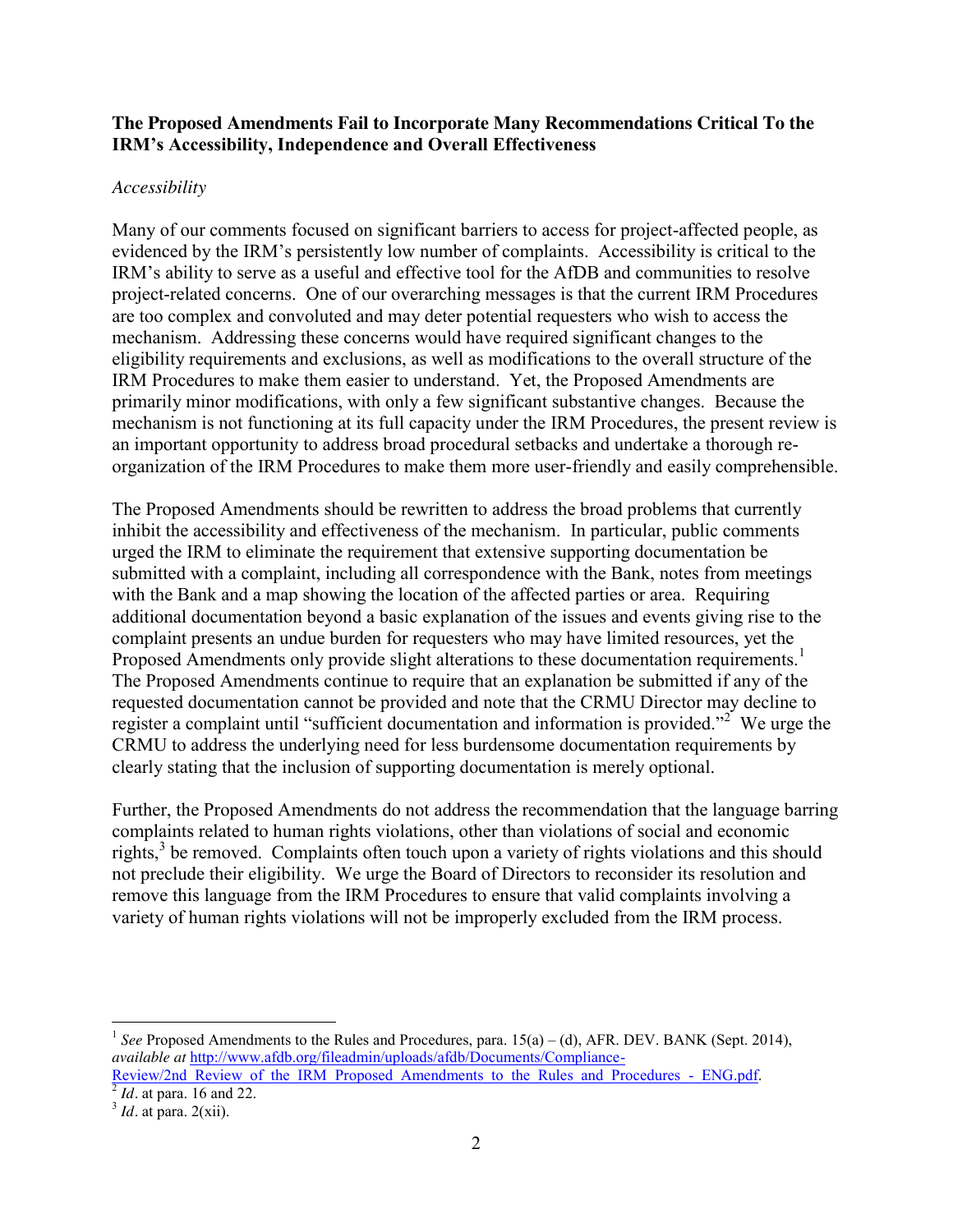### *Independence and Conflicts of Interest*

Independence is essential to ensuring that the IRM maintains credibility and can effectively carry out its duties. Our comments on the IRM Procedures specified several key revisions that are necessary to ensure that the mechanism's independence is not compromised. However, concerns regarding the IRM's ability to effectively carry out its duties independently from Bank Management persist.

For example, under the Proposed Amendments, the President will continue to appoint the CRMU Director, and the IRM Experts and Chairperson of the Roster of Experts will be appointed by the Boards on the recommendation of the President. Civil society groups recommended that the CRMU Director and IRM Experts be selected by a nomination committee of internal and external stakeholders, in order to engender trust in the IRM and discourage undue influence, and that the Chairperson be nominated by the other Experts.

The Consultant argues that experience to date has not revealed any problems with the current appointment procedures. However, in drafting and revising institutional procedures it is important to be forward-looking and craft checks and procedural safeguards that protect against potential future abuse. Our recommendation aims not only to protect against actual bias or improper influence in the future selection of CRMU personnel, but also to guard against any perception of bias by the public and promote a high degree of confidence in the mechanism by potential users.

Despite strong objections from civil society, the Proposed Amendments include a new spot check function, under which the CRMU will work with Bank Management to select two or more high-risk projects per year and evaluate their compliance with African Development Bank (the "Bank") policies.<sup>4</sup> CRMU participation in reviewing a project and certifying its compliance through spot checks would create a serious conflict of interest if a community-driven complaint were later brought to the IRM regarding the same project. We strongly recommend that the spot check function be eliminated. The goals of promoting Bank compliance in high-risk project contexts could instead be met by housing a compliance spot check function within another Bank office, or the IRM could be empowered to initiate complaints and trigger formal project compliance investigations on its own authority, similar to the power held by the International Finance Corporation's Compliance Advisor Ombudsman ("CAO"). Please see the attached annex for suggested language to provide IRM Experts with authority to initiate a compliance review.

Additionally, the Proposed Amendments should be revised to promote the independence of the mechanism through firm employment policies. Public comments recommended extending the CRMU Director's three-year post-employment ban from working at the Bank Group to a lifetime ban, in line with the policies at peer institutions applied to the CAO Vice President and Inspection Panel Members. Public comments further recommended instituting a postemployment ban for CRMU staff and extending the current two-year post-employment ban for the Roster of Experts to a lifelong ban, to ensure that these IRM personnel are free to carry out their roles independent of any influence from other Bank organs. As the Proposed Amendments

 $4$  *Id.* at Sec. VII BB (b).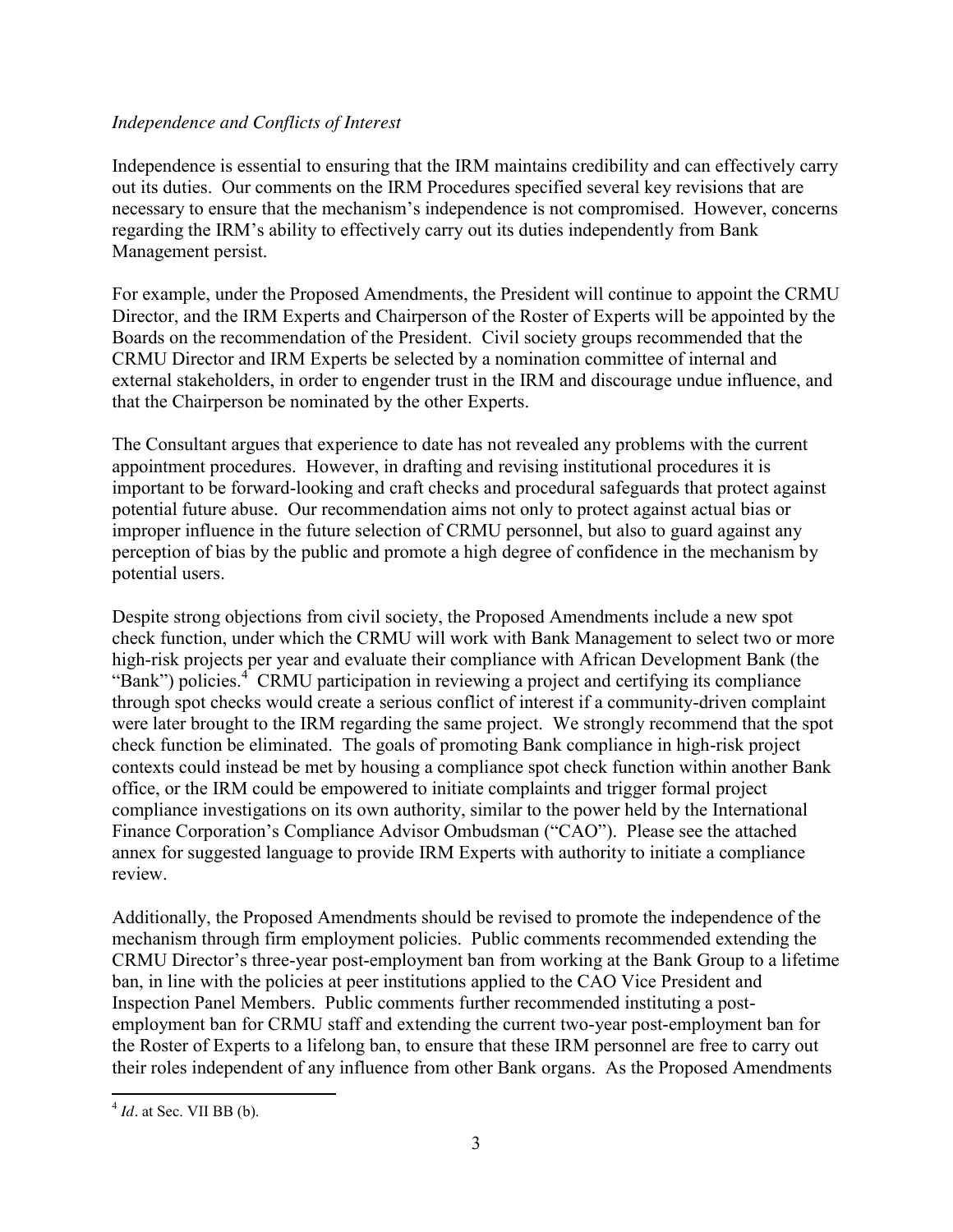reflect no changes to any of these provisions, we strongly urge the CRMU to adopt these changes through further revisions.

# *Equity and Effectiveness*

Our comments also detailed important procedural changes to promote greater equity and effectiveness in the IRM process. An equitable process, including equitable opportunities for requester participation and decision-making, is fundamental to the credibility and legitimacy of the mechanism.

The Proposed Amendments do not address the recommendation that Requesters be given the power to decide whether to initiate problem solving or compliance review functions, or both, and in which order. Instead, the Proposed Amendments contain the same vague language that is present in the current IRM Procedures. This language allows the CRMU Director to determine which function to initiate through an unclear process that gives only "due consideration" to the preference of the requesters. This provision should be revised to place decision-making power with the requesters, simplifying the process of determining which function to initiate and when. Please see the attached annex for suggested language.

Further, the Proposed Amendments should be revised to include clear and specific procedures for the CRMU's monitoring of solutions agreed to during a problem-solving exercise. Public comments suggested that monitoring reports should be created at least bi-annually for each case; draft reports should be sent to Bank Management, requesters and other relevant parties for comment; and once all implementation issues are resolved, the CRMU should release a conclusion report explaining its rationale for concluding monitoring. If these suggestions will not be adopted, at minimum the IRM Procedures should explicitly require the CRMU to consult directly with requesters during the monitoring phase to determine whether Bank Management has performed its commitments. Please see the attached annex for suggested language.

## **The Nineteen-Day Period for Receiving Concerns About the Proposed Amendments Is Insufficient**

Full public engagement and input into the IRM procedural review process requires that the public be provided a formal opportunity to comment on the Proposed Amendments. While the public was provided a formal opportunity to comment on the Consultant's Second Review Report of the Independent Review Mechanism, we note that that document did not contain a complete elaboration of all revisions that are being recommended in the Proposed Amendments. As even slight changes in language can have important implications for the functioning and effectiveness of the mechanism, we urge the CRMU to update its procedural review process in the future to provide a full public comment period on a draft version of the new procedures before they are finalized. This should include prior notice, an adequate timeframe for accepting comments, and a clear process by which public input will be considered and potentially incorporated in the final version of the new procedures. The nineteen-day, informal process for commenting on the Proposed Amendments granted in this case is not an adequate public consultation process.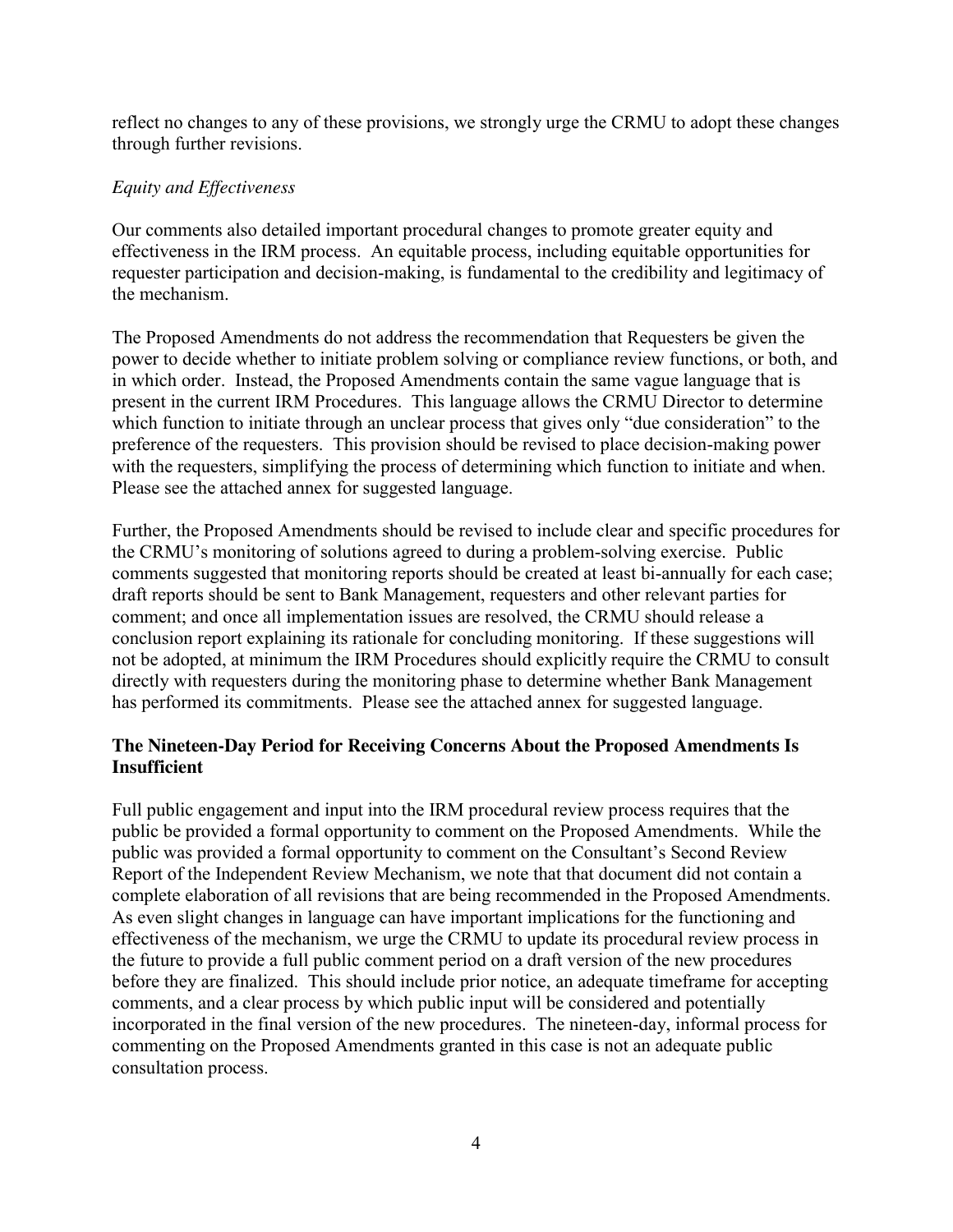Thank you again for this opportunity to provide input on the Proposed Amendments. We recognize the enormous potential of the IRM as a mechanism to promote accountability, resolve community concerns and increase the Bank's development effectiveness, and we look forward to future opportunities to work together to advance these goals.

Please do not hesitate to contact us if you have any questions or would like to discuss these matters further

Sincerely,

Accountability Counsel, USA

African Law Foundation (AFRILAW), Nigeria

Association pour l'Intégration et le Développement Durable au Burundi, Burundi

Both ENDS, The Netherlands

Buliisa Initiative for Rural Development Organisation (BIRUDO), Uganda

CEFoRD-Yei, Republic of South Sudan

Center for International Environmental Law (CIEL), USA

Center for Research on Multinational Corporations (SOMO), The Netherlands

Centre for Applied Legal Studies (CALS), South Africa

Centre for Human Rights, Faculty of Law, University of Pretoria, South Africa

Centro terra Viva-Estudos e Advocacia Ambiental, Mozambique

Cercle pour la Défense de l'Environnement (CEDEN), Democratic Republic of Congo

Citizens for Justice (CFJ), Malawi

Civil Society Coalition on African Development Bank (35 member NGOs)

Committee for Peace and Development Advocacy (COPDA), Liberia

Community Empowerment for Rehabilitation and Development

Community Enhancement and Environmental Awareness foundation (CEEAF), Nigeria

Community Policing Partners for Justice, Security and Democratic Reforms (COMPPART), Nigeria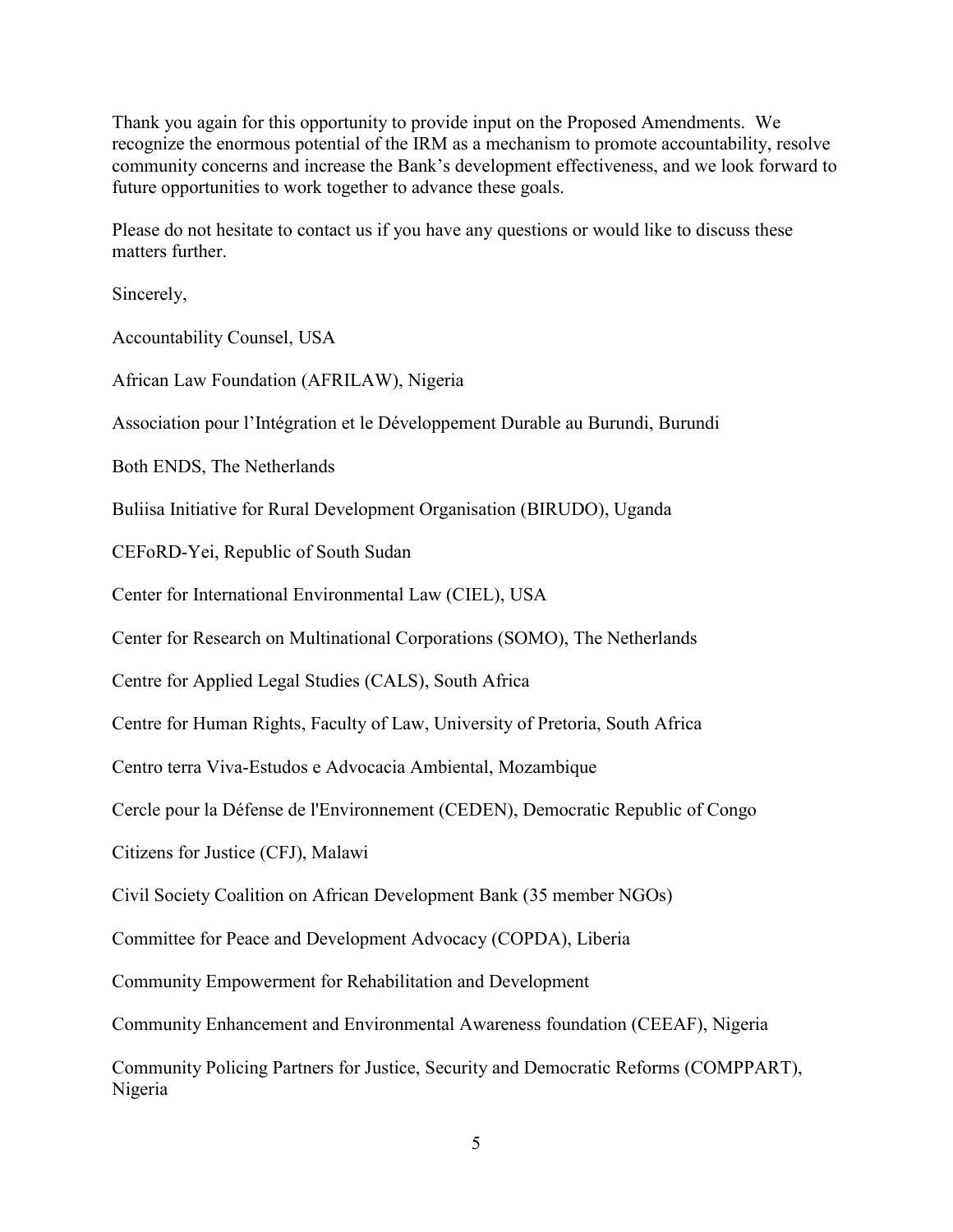Community Resource and Development Center of Narok, Kenya

Conseil Régional des Organisations Non Gouvernementales de Développement (CRONGD), Democratic Republic of Congo

Foundation for the Conservation of the Earth (FOCONE), Nigeria

Foundation for Environmental Rights, Advocacy & Development (FENRAD), Nigeria

Fondation pour le Développement du Sahel (FDS), Mali

Friends With Environment in Development (FED), Uganda

Friends of Lake Turkana, Kenya

Global Network for Good Governance (GNGG), Cameroon

Groupe de Travail Climat REDD (GTCR), Democratic Republic of Congo

Habi Center for Environmental Rights, Egypt

Human Rights Council, Ethiopia

Inclusive Development International, USA

Indigenous Livelihoods Enhancement Partners (ILEPA), Kenya

Institut de Recherche et Promotion des Alternatives en Développement (IRPAD), Mali

Jamaa Ressource Initiatives, Kenya

JUSTICIA Asbl, Democratic Republic of Congo

LITE-Africa, Nigeria

Natural Justice, South Africa

Peace Point Action (PPA), Nigeria

Réseau Camerounais des Organisations des Droits de l'Homme (RECODH), Cameroon

Secours Net, Mauritanie

Sengwar Indigenous Peoples Programme, Kenya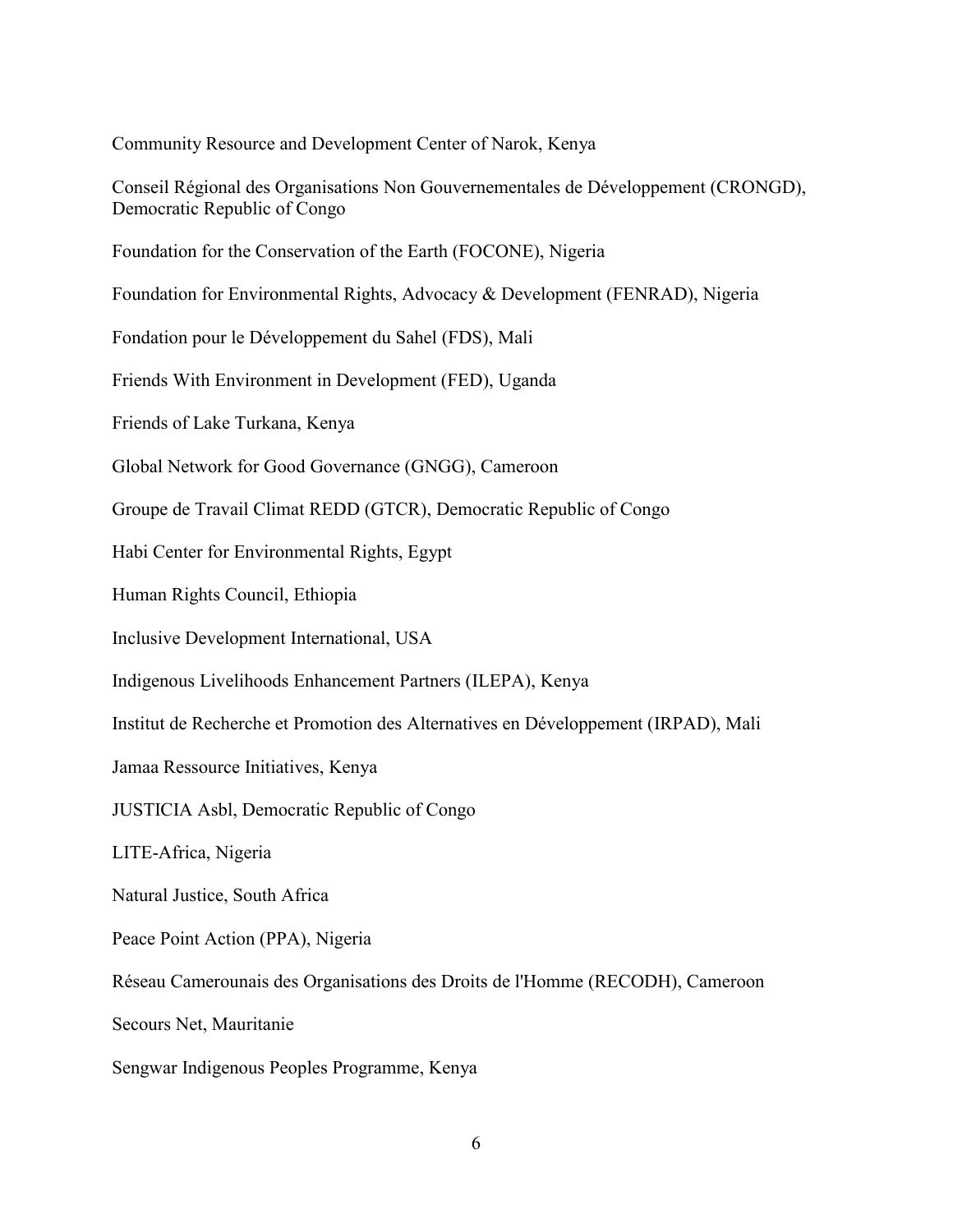Support Initiative for Sustainable Development (SISDEV), Nigeria

Wacam, Ghana

Women Environment and Development Network (WEDEN), Nigeria